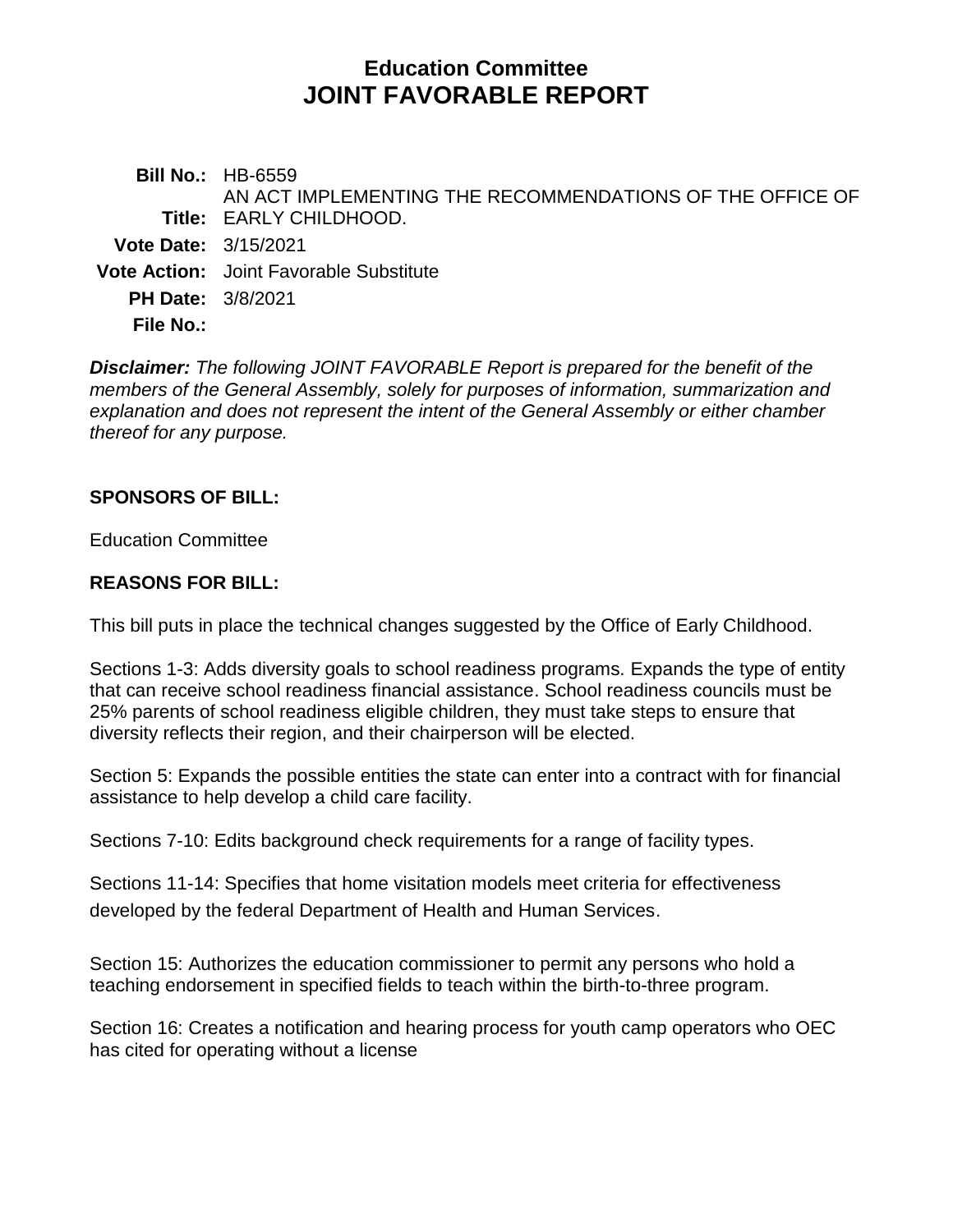# **RESPONSE FROM ADMINISTRATION/AGENCY:**

# **Beth Bye, Commissioner, Office of Early Childhood**:

The legislative changes are aimed at accomplishing the following goals: (1) Elevating the voices of families with young children to ensure state-funded early care and education is meeting family and community needs. (2) Advancing racial equity and transparency in decision-making care through changes to School Readiness Councils. (3) Create mechanisms to address a shortage of high-quality infant and toddler child care. (4) Increase financial stability for state-funded child care providers.

# **Sarah Healy Eagan, Acting Child Advocate, Office of the Child Advocate**:

Expanding supports for pregnant women and new caregivers is essential as caregivers may present with a range of needs that impact the health and development of their child. Support for peri-natal services, including home visiting for pregnant women and babies is a necessary strategy for reducing health inequities and preventing child fatalities. Legislators can ensure that existing and proposed budget proposals regarding Medicaid, housing support, food distribution, etc., include specific plans to address the needs of pregnant women and young children during and post-COVID-19.

# **NATURE AND SOURCES OF SUPPORT:**

#### **John L. Cattelan, Executive Director, Connecticut Alliance of YMCA's Keith Garbart, Connecticut Camping Association Denise Learned, CEO, Camp Hazen YMCA**

We support section 9 of this bill, which requires background checks for over-18 camp counselors, but we request this requirement be waived or modified for international camp counselors, who already need to provide the required background check information in order to receive a visa at the embassy. With the limited resources our camps currently face, we do not want to invest assets in a process that we know will not result in any findings. The CCA notes that they will not support this bill if it includes fingerprinting requirements.

**Izzi Greenberg, Executive Director, Middlesex Coalition for Children**: This bill strengthens the Office of Early Childhood and its ability to serve our community. All these elements bring us one step closer to a system that works for more of Connecticut's children.

# **Marlo Greponne, Executive Director, Human Resources Agency of New Britain, Inc.**:

We support increasing resources to support parent and family engagement for enhancing quality of services to children across the State. HRA is a long-term successful provider of school readiness, and childcare services for nearly 800 children annually and we have a history of valuing, supporting, and incorporating parent voice in the design and delivery of programming to best meet the needs of children.

# **Connecticut Early Childhood Funder Collaborative**:

We are committed to working with public and private partners across the state to improve the state's early care and education system. This bill seeks to improves our early care and education system through broader voice in decision making, recognition of the important role of family childcare providers and explicitly noting the need to address racial and ethnic inequity will be important as Connecticut.